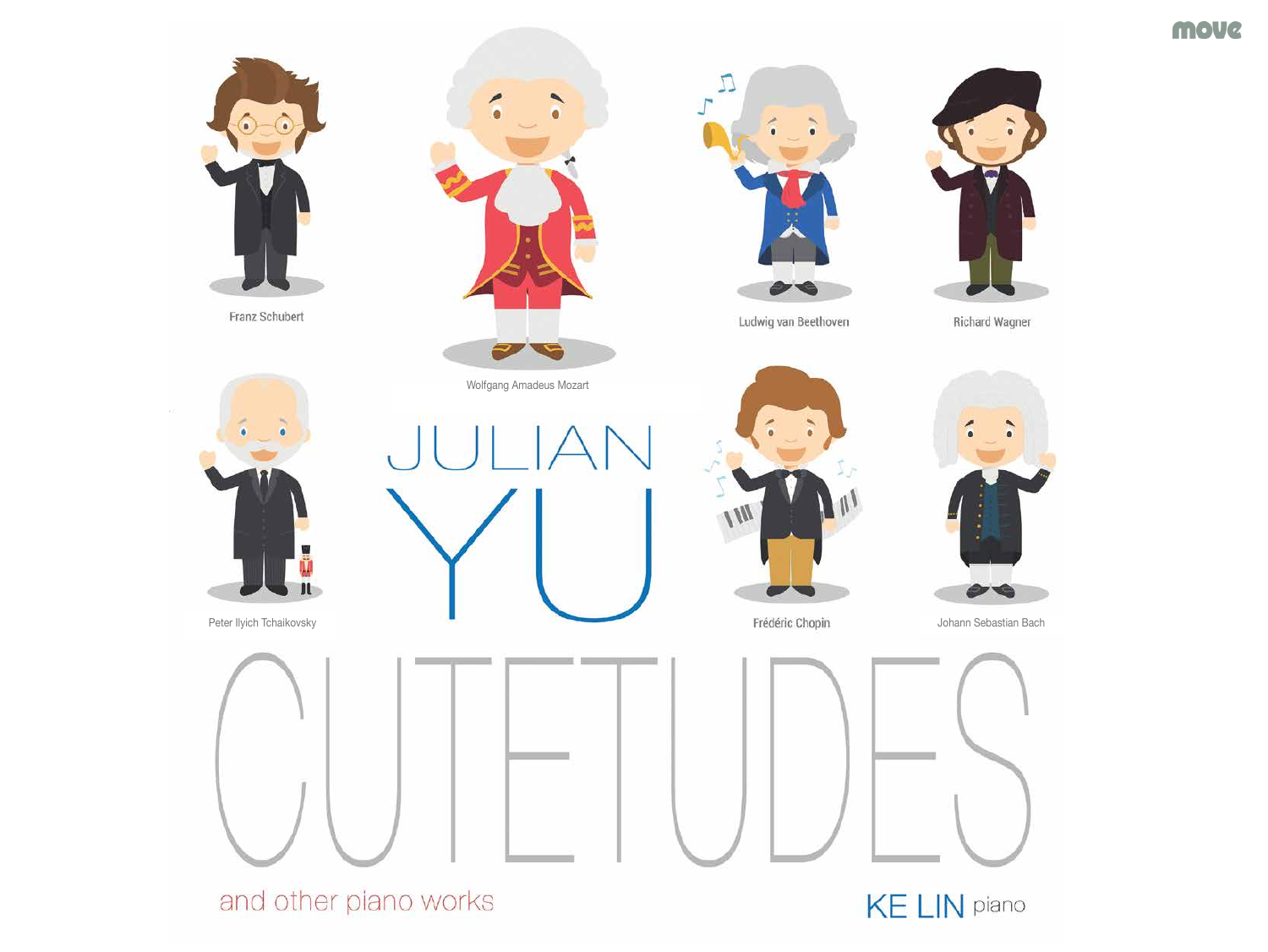



### **CUTETUDES**

- 1 Condensed Prelude 0'51"
- 2 Two Swans Under Two Moons 238"
- **3** Compound Tragedy 2'32"
- **4** A Phone Call to Mozart 0'38"
- 5 What for Elise? 2'26"
- 6 Finished Symphony 1'19"
- 7 Czernissimo 1'06"
- 8 Why are Butterflies Sad? 1'48"
- **9** Folk Tune on Bach 0'45"
- 10 Interrupted Symphony 1'26"
- **TTI** Dovetailed Interlude 1'04"
- 12 Oriental Canon 2'49"
- 13 On Wings of Stars 1'11"
- **14** Harmonic Phrases at an Exhibition 3'12"
- **15** God Save Hanon 0'43"
- 16 Hanonica 0'46"
- **17** Paganini and the Hundred Birds 1'11"
- 18 Rondo alla Twinka 1'15"
- 19 Caterpoint 0'48"
- 20 To Comrade Shostakovich 2'14"
- 21 IMPROMPTU 3'37"
- 22 CHINA RHAPSODY 10'09"
- **23 THE HAPPY COUPLE RETURNS HOME** 3'32"

PICTURES AT AN EXHIBITION composed by Modest Mussorgsky Oriental version arr. Julian Yu (excerpts) 24 Promenade 1'52" 25 The Great Gate 6'23"

26 MUSIC FOR SYMPHONY ORCHESTRA (1950) composed by Yasushi Akutagawa, arr. Julian Yu 5'08"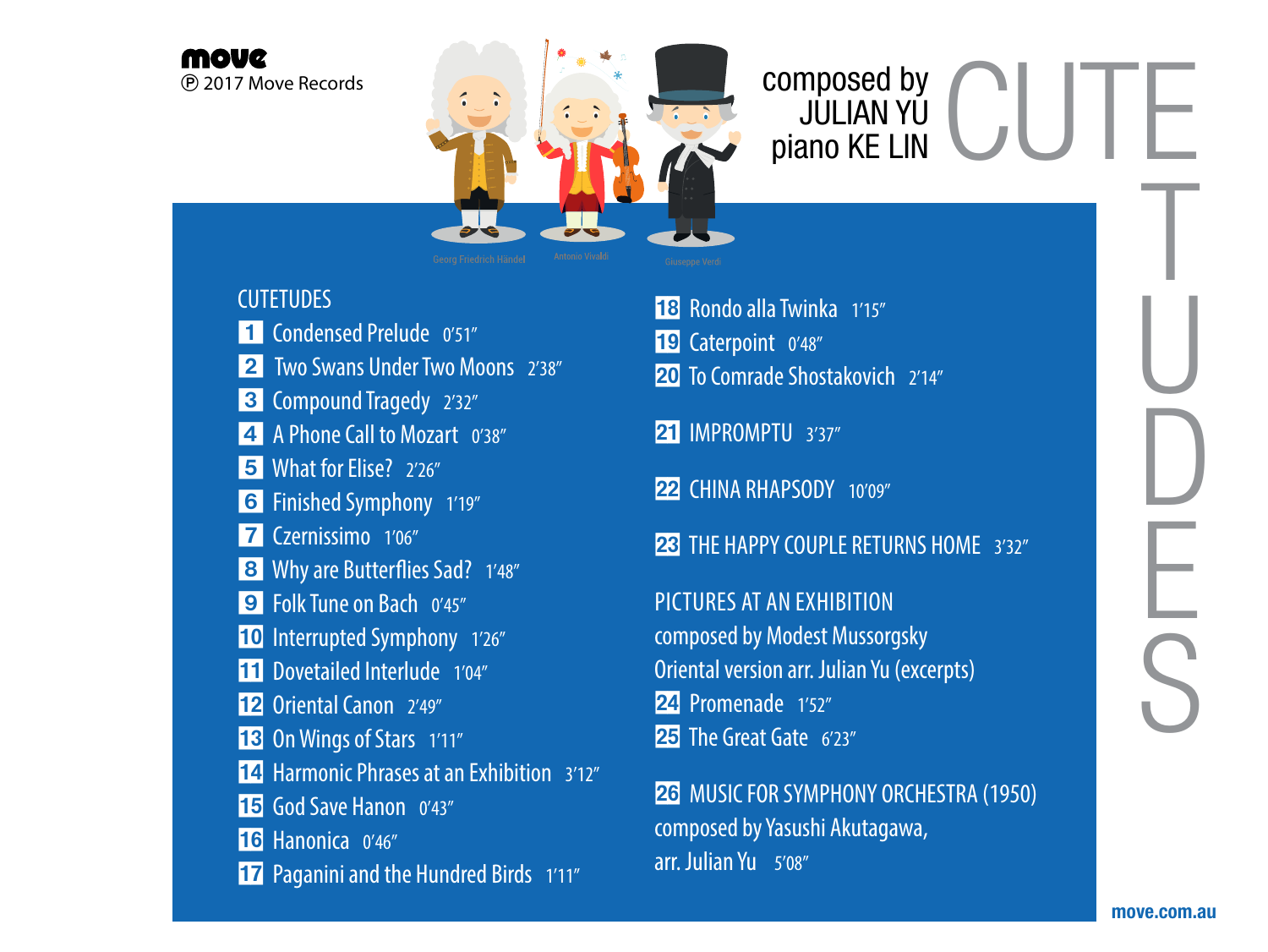### **CUTETUDES**

#### Condensed Prelude

The Prelude in C Major from the first book of J.S. Bach's *The Well-Tempered Clavier: 48 Preludes and Fugues* has been condensed and ornamented, using chords a semitone above and below. Bach's original bass line is buried underneath.

#### Two Swans Under Two Moons

The swans of Tchaikovsky and Saint-Saëns bask in the moonlight of Beethoven and Debussy.

#### Compound Tragedy

What could be more tragic than a meeting between Tristan, Isolde, Romeo, Juliet and the Butterfly Lovers?

#### A Phone Call to Mozart

A notorious ringtone interrupts Mozart while he is trying to compose his *Piano Sonata in A Major.*

#### What for **Flise?**

The familiar wrapping paper contains unexpected presents from far and wide.

#### Finished Symphony

Some composers have difficulty finishing their symphonies, and an old scratched LP that catches the stylus doesn't help. Despite numerous difficulties, Franz Schubert's *8th Symphony* finally comes to a satisfying conculsion with assistance from several famous composers.

#### Czernissimo

A kaleidoscope of brilliant, colourful ideas from Czerny's piano études. Who said Czerny's music was boring, repetitive and mechanical?

#### Why are Butterflies Sad?

Schumann's "Why?", Grieg's "Butterfly" and Beethoven's "Pathetique" Sonata, when combined, leave us with this perplexing question.

#### Folk Tune on Bach

A Cantonese-style melody in the right hand is accompanied in the left hand by a condensed version of J.S. Bach's Prelude in E Minor from Book I of his *48 Preludes and Fugues.*

#### Interrupted Symphony

An unfortunate pianist, while trying to play Brahms' *Symphony No. 1,* is interrupted by the telephone, an ambulance siren, and a banging on the door which turns ominously into Beethoven's "Fate" motif from his fifth symphony.

#### Dovetailed Interlude

An interesting way of composing is to dovetail two different pieces together note by note to create a new piece. The two original pieces here are J.S. Bach's Suites for 'cello in G major and E flat major.

#### Oriental Canon

The melody from Pachelbel's "Canon" as it might be played on the *koto* or Chinese zither. Near the end it is hijacked by a well-known tune from South China.

#### On Wings of Stars

A variation on "Twinkle, Twinkle, Little Star", with apologies to Mendelssohn.

#### Harmonic Phrases at an Exhibition

Mussorgsky's exhibition has been extended to include harmonic phrases from Brahms, Dvořák, Tchaikovsky, Chopin and others.

#### God Save Hanon

God will probably have saved the Queen by now, but do you think Hanon has a chance? (Right hand: National Anthem of the United Kingdom; Left hand: the famous Lesson I from *The Virtuoso Pianist* by Charles-Louis Hanon).

#### Hanonica

Now that he has been saved, a jazzy, jubilant Hanon cavorts with Bach and Saint-Saëns. (Right hand: theme from "The Swan" from Saint-Saëns' *The Carnival of the Animals,* ending with J.S. Bach's theme from his *Prelude in C minor;* Left hand: the famous Lesson I from *The Virtuoso Pianist* by Charles-Louis Hanon).

#### Paganini and the Hundred Birds

Paganini's famous theme (bars 1-8) morphs naturally into the Chinese melody "A Hundred Birds Adore the Phoenix" *(Bai niao chao feng)*, after which the two combine. Paganini would be happy!

#### Rondo alla Twinka

A variation on "Twinkle, Twinkle Little Star", with apologies to Mozart.

#### **Caterpoint**

Prokofiev's cat from *Peter and the Wolf* dances to a countermelody.

#### To Comrade Shostakovich

An appreciation of his lighter side. The theme comes from a children's song from his cantata *Song of the Forest.*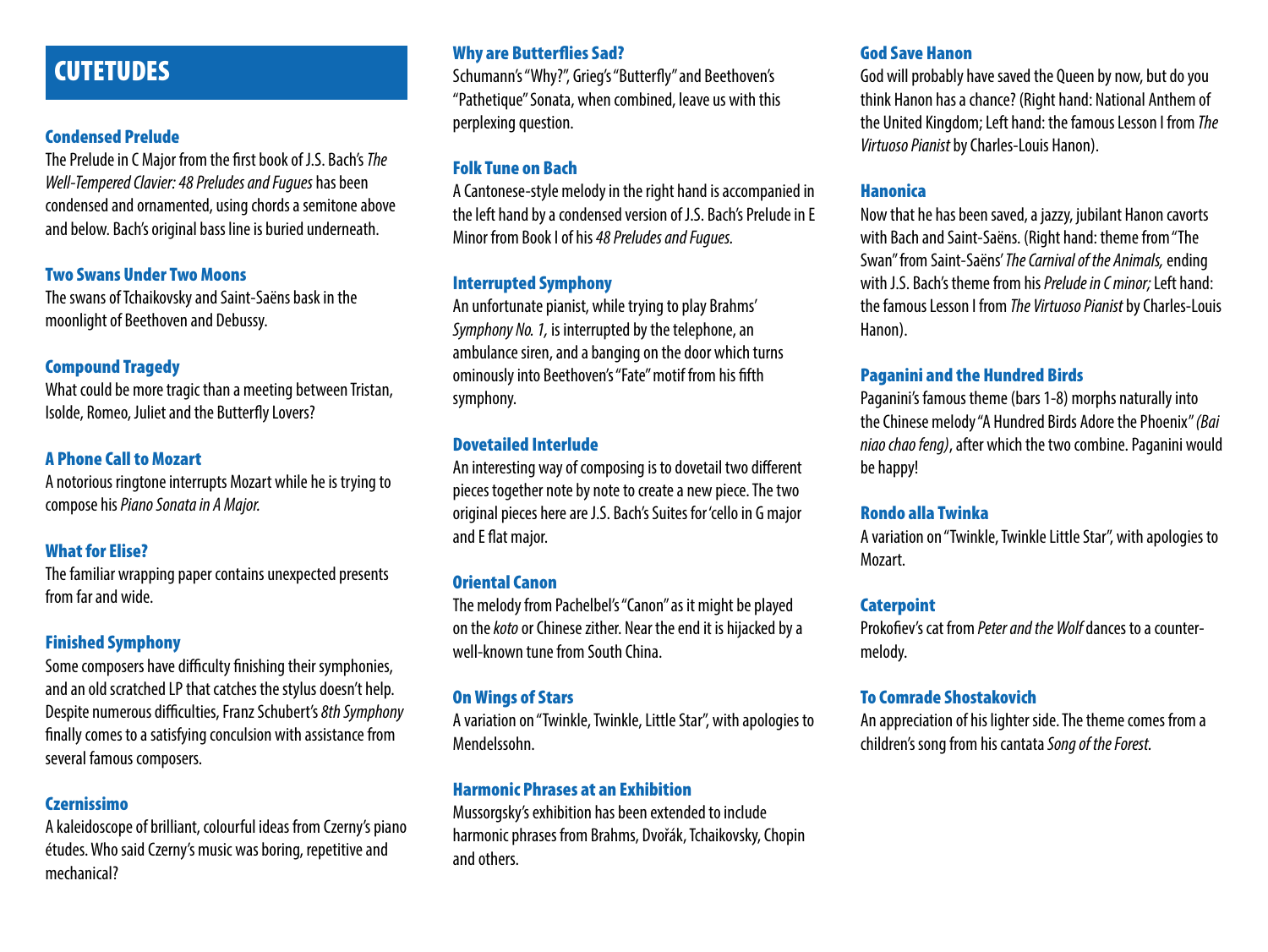### IMPROMPTU

The impulse to write *Impromptu* came in 1981, when someone overheard me improvising on the piano, knocked on the door and asked me who had composed the piece and if he could borrow the music. Luckily I had made a recording, but it took me several years of listening to those musical ramblings before I finally worked out a pattern with which to notate them and construct an integral piece. From then on, I used this pattern/style again and again in many subsequent compositions until it became part of my musical language.

The piece is minimalist, humorous, bright, high-pitched to the point of being almost strident, and percussive. If you use your imagination, perhaps you can hear the small high-pitched gongs, cymbals, fiddles etc. of Chinese folk music.

### CHINA RHAPSODY

This piece was commissioned by my friend and erstwhile fellow student at the Central Conservatory of Music in Beijing, pianist Jiangang WU, who performed it at his celebration concert at the Sydney Opera House on 6 May 2012. Although it takes the form of a western rhapsody, its musical content is exclusively Chinese. Numerous quotations from traditional songs and instrumental music, blended into one artistic entity, tell of a series of Chinese heroes from ancient times.

## THE HAPPY COUPLE RETURNS HOME

This piece is based on a famous aria from Chinese Huangmei opera (Anhui Province). The story tells of an immortal girl who falls in love with a young man and comes down to earth to marry him. Although the piece is composed solely of arpeggios and there is no linear melody, you can still hear the theme quite clearly if you are familiar with it.

## PICTURES AT AN **EXHIBITION**

Modest Mussorgsky, arr. Julian Yu (Oriental version excerpts)

#### Promenade

#### The Great Gate

I made this arrangement at the request of pianist YE Sisi, who performed it at her graduation recital at the Academy of the Performing Arts in Hong Kong in July 2007. Many arrangements of *Pictures at an Exhibition* exist for orchestra and various instrumental combinations; however, there are hardly any arrangements for solo piano (for which the piece was originally written). This version is quite unique, with its Chinese-style embellishments and imitations of Chinese zither sounds.

## MUSIC FOR SYMPHONY ORCHESTRA (1950)

Yasushi Akutagawa (1925-1989), arr. Julian Yu

I first heard this piece in 1980 while studying in Japan, and was immediately drawn to it. This arrangement is of the rondo-like second movement, marked *Allegro*. An urgently aggressive principal theme gives way to a scherzo-like contrasting episode and a second, lyrical episode, both making use of the characteristic interval of a minor second, typical of the composer. The influences of Shostakovich and Prokofiev can be heard clearly throughout. I am very grateful to Mrs Akutagawa for granting permission for this piano arrangement.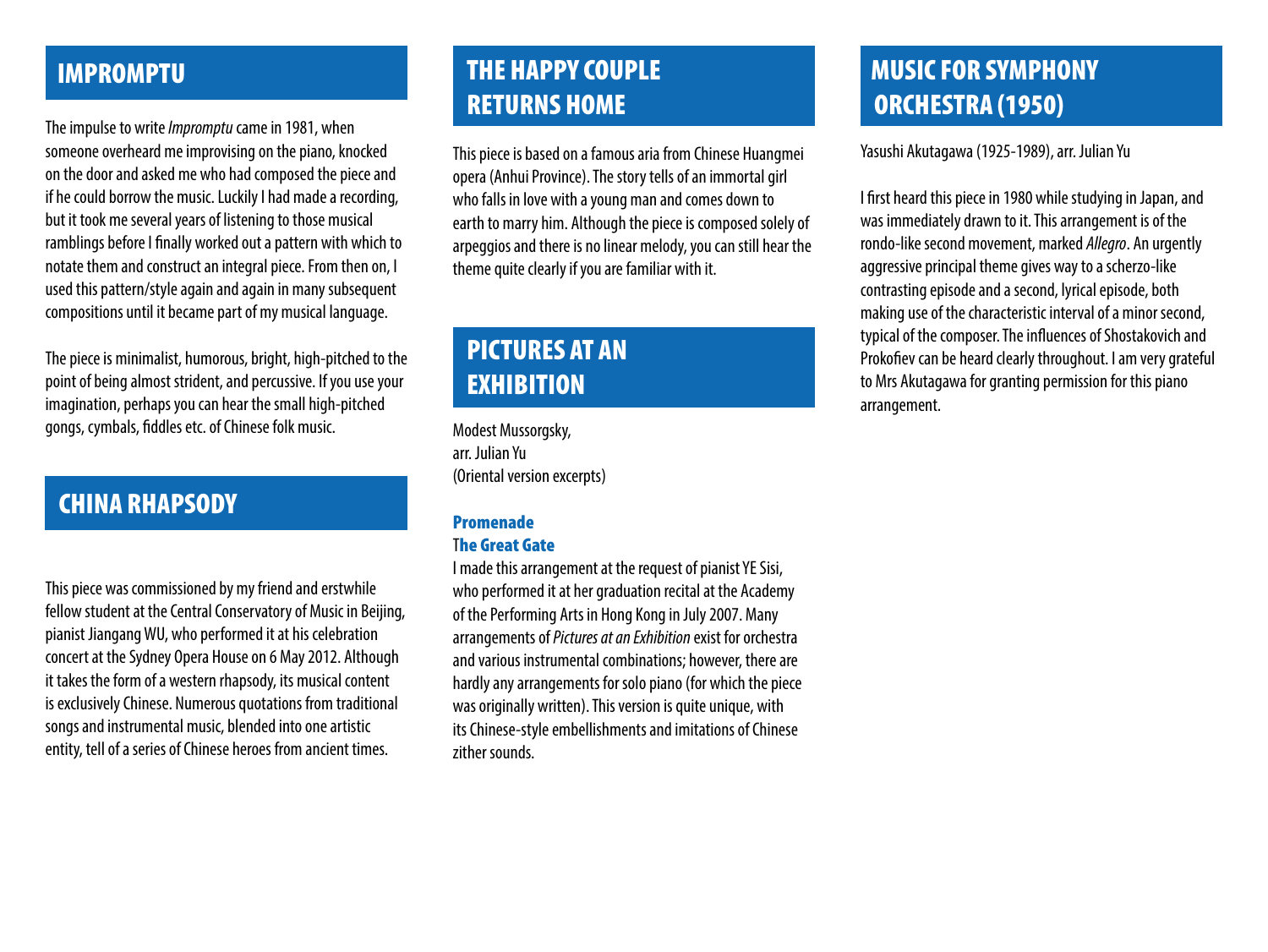## Julian Yu writes:

I first met Ke Lin in 2012. He was the pianist accompanying a Chinese cultural school orchestra on their tour to China, and in those concerts he performed my piano pieces *China Rhapsody* and *Impromptu* brilliantly. His friendly nature, immense talent and generous appreciation of my music ensured that we became good friends. His innate musical understanding, passion, dedication, enthusiasm and virtuosity all indicated that he should be a successful concert pianist, so I was amazed to discover that he has a very demanding day job (as an actuary) and practices the piano after hours while also caring for his family. He is a man of remarkable gifts.

Two years after his first child, Lia, was born, Ke commissioned me to write a set of piano pieces for her to learn when she was a little older. The result was the Cutetudes ('cute' + 'études'), a set of classically-related, humorous pieces. After that, I sent him a few of my other pieces for piano, and the idea for this CD was born.

# Ke Lin writes:

As an actuary working in the life insurance industry, I appreciate the importance of luck in our everyday life, and luck is exactly what got me involved in this project with Dr Julian Yu, whose music I deeply love.

Many years ago, I bought an interesting album called *For Children* on the MDG label which comprised piano music composed by a number of leading contemporary composers including Kurtag and Gubaidulina. I was hoping to introduce these pieces to my daughter Lia to raise her interest in piano music from an early age. Unfortunately, this idea was quickly abandoned after I listened to the album myself. The music sounded far too complex and dissonant for a young child!

About a year later, I was invited to perform Julian's virtuoso tour de force *China Rhapsody* at the 20<sup>th</sup> anniversary concert for the Xin Jin Shan Chinese Cultural School. At the same concert, the New Goldberg Orchestra (NGO), which is comprised of students of the Chinese school, also performed Julian's *Xin Jin Shan Symphonic Poem,* commissioned specifically for this event. I immediately fell in love with this extraordinary work, especially the children's chorus which bought back many fond memories of my childhood. Julian later revealed to me that the chorus section was actually based on a very popular school song that I knew when I was young. However, the melody has been intentionally turned upside down to disguise its origin.

After the success of this concert, Julian and the NGO were invited to perform at the Shanghai International Summer Music Festival. I was fortunate enough to join the orchestra on this trip, pretending to be a harpist. As there were insufficient items on the program for the orchestra, I also got the opportunity to perform a number of solo piano pieces including an early work by Julian called *Impromptu*.

*Impromptu* is a highly sophisticated work published by Universal Edition in Austria, one of the most important publishers of contemporary classical music. The style of this

work couldn't be more different from the *Symphonic Poem* or *China Rhapsody;* it is full of dissonances and irregular rhythms! Not surprisingly, it reminded me of the album *ForChildren*. As Julian could write music in a diverse range of styles, I secretly hoped that he could one day compose some simple piano works that were both contemporary in style and, at the same time, accessible to children. The only problem was that I did not know how to ask him.

The China trip gave me the perfect opportunity to share my idea with Julian and, to my astonishment, he was very enthusiastic about it. He started working on it immediately. The original plan was to compose 10 pieces, but inspiration kept coming to him so that he ended up composing 20 pieces altogether! The title *Cutetudes* was Julian's idea and it is a portmanteau, blending the English word 'cute' with the French word 'étude', which means study.

I can't thank Julian enough for these wonderful creations. They are little gems, and I enjoy playing them immensely. Lia, who is now six and half years old, has also started to learn piano. She really enjoys hearing me practicing these pieces every morning before I go to work, and her favourite piece from *Cutetudes* is called "Two Swans under Two Moons".

Ke Lin, May 2017